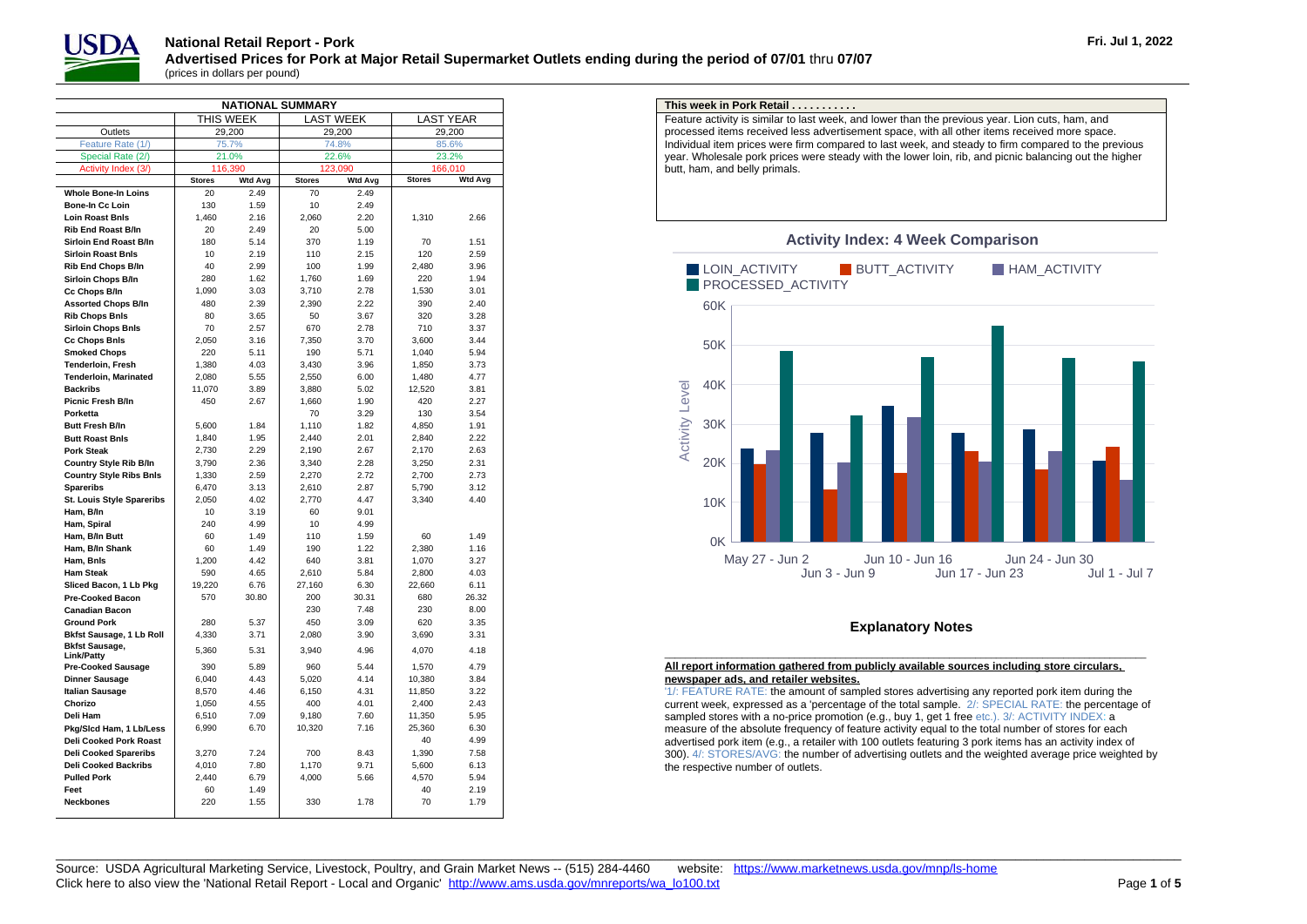

|                                                   | <b>NORTHEAST</b>                                      |              |                                              | <b>SOUTHEAST</b> |                                      |              |                 | <b>MIDWEST</b> |                                              |                                  |                     |              |  |
|---------------------------------------------------|-------------------------------------------------------|--------------|----------------------------------------------|------------------|--------------------------------------|--------------|-----------------|----------------|----------------------------------------------|----------------------------------|---------------------|--------------|--|
|                                                   |                                                       |              | (CT, DE, MA, MD, ME, NH, NJ, NY, PA, RI, VT) |                  | (AL, FL, GA, MS, NC, SC, TN, VA, WV) |              |                 |                | (IA, IL, IN, KY, MI, MN, ND, NE, OH, SD, WI) |                                  |                     |              |  |
| Outlets                                           | 5500                                                  |              |                                              |                  |                                      | 7400         |                 |                |                                              | 6100                             |                     |              |  |
| Feature Rate (1/)                                 | 81.9%                                                 |              |                                              |                  |                                      | 73.1%        |                 |                | 80.4%                                        |                                  |                     |              |  |
| Special Rate (2/)                                 | 18.4%                                                 |              |                                              |                  |                                      | 18.6%        |                 |                | 24.4%                                        |                                  |                     |              |  |
| Activity Index (3/)                               |                                                       |              | 29.540                                       |                  |                                      | 24,680       |                 |                |                                              |                                  | 25.850              |              |  |
|                                                   | <b>Stores</b><br><b>Wtd Avg</b><br><b>Price Range</b> |              |                                              |                  | <b>Price Range</b>                   |              |                 |                | <b>Wtd Avg</b><br><b>Price Range</b>         |                                  |                     |              |  |
| Whole Bone-In Loins                               |                                                       |              |                                              |                  |                                      |              | <b>Stores</b>   | <b>Wtd Avg</b> | 2.49                                         | 2.49                             | <b>Stores</b><br>10 | 2.49         |  |
| Bone-In Cc Loin                                   |                                                       |              |                                              |                  | 1.59                                 | 1.59         | 130             | 1.59           |                                              |                                  |                     |              |  |
| Loin Roast Bnls                                   | 1.99                                                  | 2.99         | 130                                          | 2.12             | 1.99                                 | 2.99         | 80              | 2.15           | 1.98                                         | 2.99                             | 910                 | 2.05         |  |
| Rib End Roast B/In                                |                                                       |              |                                              |                  |                                      |              |                 |                | 2.49                                         | 2.49                             | 10                  | 2.49         |  |
| Sirloin End Roast B/In                            | 6.99                                                  | 6.99         | 120                                          | 6.99             |                                      |              |                 |                |                                              |                                  |                     |              |  |
| Sirloin Roast Bnls                                |                                                       |              |                                              |                  |                                      |              |                 |                | 2.19                                         | 2.19                             | 10                  | 2.19         |  |
| Rib End Chops B/In                                |                                                       |              |                                              |                  |                                      |              |                 |                |                                              |                                  |                     |              |  |
| Sirloin Chops B/In                                |                                                       |              |                                              |                  | .98                                  | .98          | 20              | .98            | 2.49                                         | 2.49                             | 40                  | 2.49         |  |
| Cc Chops B/In                                     | 1.99                                                  | 3.99         | 580                                          | 3.15             | 2.68                                 | 3.98         | 80              | 2.78           | 2.29                                         | 3.99                             | 100                 | 3.06         |  |
| Assorted Chops B/In<br>Rib Chops Bnls             | 1.98                                                  | 2.98         | 180                                          | 2.12             | 1.98                                 | 2.98         | 80              | 2.09           | 1.99<br>3.99                                 | 3.29<br>3.99                     | 140<br>40           | 2.81<br>3.99 |  |
| Sirloin Chops Bnls                                | 2.49                                                  | 2.49         | 10                                           | 2.49             | 2.49                                 | 2.49         | $\overline{10}$ | 2.49           | 2.19                                         | 2.69                             | $\overline{30}$     | 2.41         |  |
| Cc Chops Bnls                                     | 2.39                                                  | 3.98         | 520                                          | 2.77             | 2.29                                 | 3.98         | 230             | 2.50           | 2.29                                         | 4.99                             | 810                 | 3.42         |  |
| <b>Smoked Chops</b>                               | 5.99                                                  | 6.99         | 70                                           | 6.49             | 4.69                                 | 6.99         | 70              | 4.79           |                                              |                                  |                     |              |  |
| Tenderloin, Fresh                                 | 3.29                                                  | 6.99         | 480                                          | 4.65             | 2.99                                 | 2.99         | 40              | 2.99           | 2.99                                         | 6.51                             | 720                 | 3.57         |  |
| Tenderloin, Marinated                             | 4.11                                                  | 6.95         | 1,020                                        | 5.76             | 4.34                                 | 5.89         | 230             | 5.07           | 3.64                                         | 6.95                             | 620                 | 5.50         |  |
| <b>Backribs</b>                                   | 1.99                                                  | 7.99         | 1,420                                        | 4.94             | 1.99                                 | 5.99         | 3,490           | 3.23           | 2.99                                         | 6.99                             | 2,440               | 4.09         |  |
| Picnic Fresh B/In                                 | 1.48                                                  | 2.99         | 290                                          | 2.87             | 1.38                                 | 2.99         | 110             | 2.50           | 2.49                                         | 2.49                             | 30                  | 2.49         |  |
| Porketta                                          |                                                       |              |                                              |                  |                                      |              |                 |                |                                              |                                  |                     |              |  |
| Butt Fresh B/In                                   | .99                                                   | 2.99         | 500                                          | 2.33             | .99                                  | 2.99         | 2,870           | 1.61           | 1.19                                         | 3.29                             | 810                 | 1.86         |  |
| <b>Butt Roast Bnls</b>                            | 1.99                                                  | 2.29         | 290                                          | 2.20             | 1.39                                 | 1.99         | 1,210           | 1.98           | 1.39                                         | 2.49                             | 190                 | 1.89         |  |
| Pork Steak                                        | 1.49                                                  | 2.49         | 200<br>400                                   | 2.11<br>2.59     | 1.49                                 | 2.99<br>2.49 | 460<br>590      | 1.84           | 1.79                                         | 3.29                             | 590                 | 2.57<br>2.42 |  |
| Country Style Rib B/In<br>Country Style Ribs Bnls | 1.49<br>2.49                                          | 2.99<br>2.49 | 150                                          | 2.49             | 1.49<br>1.98                         | 4.49         | 70              | 1.89<br>2.97   | 1.59<br>1.99                                 | 3.99<br>3.49                     | 850<br>270          | 2.83         |  |
| Spareribs                                         | 1.94                                                  | 6.95         | 2,450                                        | 3.28             | 1.98                                 | 3.99         | 1,480           | 2.89           | 1.99                                         | 4.99                             | 1,200               | 3.14         |  |
| St. Louis Style Spareribs                         | 3.99                                                  | 6.52         | 130                                          | 5.66             | 2.98                                 | 3.99         | 320             | 3.77           | 2.99                                         | 4.99                             | 510                 | 3.99         |  |
| Ham, B/In                                         |                                                       |              |                                              |                  |                                      |              |                 |                |                                              |                                  |                     |              |  |
| Ham, Spiral                                       | 4.99                                                  | 4.99         | 20                                           | 4.99             | 4.99                                 | 4.99         | 220             | 4.99           |                                              |                                  |                     |              |  |
| Ham, B/In Butt                                    | 1.49                                                  | 1.49         | 60                                           | 1.49             |                                      |              |                 |                |                                              |                                  |                     |              |  |
| Ham, B/In Shank                                   | 1.49                                                  | 1.49         | 60                                           | 1.49             |                                      |              |                 |                |                                              |                                  |                     |              |  |
| Ham, Bnls                                         | 4.99                                                  | 4.99         | 310                                          | 4.99             | 3.98                                 | 5.99         | 190             | 5.21           | 2.99                                         | 5.99                             | 160                 | 4.14         |  |
| Ham Steak                                         | 3.99                                                  | 6.00         | 460                                          | 4.78             | 2.98                                 | 5.98         | 20              | 4.41           | 5.49                                         | 5.49                             | 50                  | 5.49         |  |
| Sliced Bacon, 1 Lb Pkg                            | 3.97                                                  | 11.99        | 5,540                                        | 6.80             | 1.68                                 | 10.65        | 3,860           | 6.43           | 4.33                                         | 10.65                            | 3,190               | 7.03         |  |
| Pre-Cooked Bacon                                  | 31.94                                                 | 34.71        | 300                                          | 32.58            | 28.80                                | 31.23        | 30              | 29.54          | 25.54                                        | 38.34                            | 240                 | 28.83        |  |
| Canadian Bacon<br><b>Ground Pork</b>              | 5.49                                                  | 5.49         | 140                                          | 5.49             |                                      |              |                 |                |                                              |                                  |                     |              |  |
| Bkfst Sausage, 1 Lb Roll                          | 3.49                                                  | 5.49         | 390                                          | 4.21             | 1.99                                 | 5.29         | 970             | 3.90           | 1.99                                         | 4.99<br>$\overline{\phantom{a}}$ | 1,490               | 2.99         |  |
| Bkfst Sausage, Link/Patty                         | 3.98                                                  | 7.32         | 1,130                                        | 5.61             | 4.25                                 | 6.67         | 660             | 5.35           | 4.29                                         | 7.48                             | 1,200               | 5.52         |  |
| Pre-Cooked Sausage                                | 4.99                                                  | 6.65         | 80                                           | 5.33             | 6.63                                 | 6.65         | 80              | 6.63           | 3.99                                         | 8.32                             | 180                 | 5.83         |  |
| Dinner Sausage                                    | 3.36                                                  | 5.72         | 810                                          | 4.49             | 2.53                                 | 5.04         | 720             | 4.48           | 3.11                                         | 6.39                             | 2,110               | 4.41         |  |
| Italian Sausage                                   | 2.49                                                  | 5.99         | 3,010                                        | 4.24             | 2.99                                 | 5.50         | 1,850           | 5.11           | 2.66                                         | 5.99<br>$\sim$                   | 1,980               | 4.18         |  |
| Chorizo                                           | 4.99                                                  | 6.49         | 540                                          | 5.69             | 3.98                                 | 4.99         | 30              | 4.06           | 3.99                                         | 4.65                             | 100                 | 4.53         |  |
| Deli Ham                                          | 3.99                                                  | 10.99        | 3,480                                        | 6.92             | 3.49                                 | 11.99        | 1,330           | 8.00           | 3.99                                         | 13.31                            | 1,210               | 6.77         |  |
| Pkg/Slcd Ham, 1 Lb/Less                           | 4.29                                                  | 11.43        | 1,360                                        | 6.85             | 2.98                                 | 10.00        | 1,150           | 7.38           | 3.99                                         | 13.31                            | 1,820               | 7.62         |  |
| Deli Cooked Pork Roast                            |                                                       |              |                                              |                  |                                      |              |                 |                |                                              |                                  |                     |              |  |
| Deli Cooked Spareribs                             | 6.40                                                  | 14.99        | 650                                          | 10.82            | 6.00                                 | 12.99        | 500             | 6.61           | 5.50                                         | 12.99                            | 850                 | 6.32         |  |
| Deli Cooked Backribs<br>Pulled Pork               | 4.00<br>5.49                                          | 9.99         | 1,190                                        | 7.86             | 5.93                                 | 8.95         | 1,260<br>170    | 7.70           | 6.99                                         | 9.99                             | 490<br>450          | 8.85         |  |
| Feet                                              | 1.49                                                  | 7.99<br>1.49 | 950<br>60                                    | 6.25<br>1.49     | 4.99                                 | 8.98         |                 | 6.89           | 4.44                                         | 7.99                             |                     | 6.51         |  |
| Neckbones                                         | 1.49                                                  | 1.49         | 60                                           | 1.49             | 1.28                                 | 1.28         | 70              | 1.28           |                                              |                                  |                     |              |  |
|                                                   |                                                       |              |                                              |                  |                                      |              |                 |                |                                              |                                  |                     |              |  |

 $\_$  ,  $\_$  ,  $\_$  ,  $\_$  ,  $\_$  ,  $\_$  ,  $\_$  ,  $\_$  ,  $\_$  ,  $\_$  ,  $\_$  ,  $\_$  ,  $\_$  ,  $\_$  ,  $\_$  ,  $\_$  ,  $\_$  ,  $\_$  ,  $\_$  ,  $\_$  ,  $\_$  ,  $\_$  ,  $\_$  ,  $\_$  ,  $\_$  ,  $\_$  ,  $\_$  ,  $\_$  ,  $\_$  ,  $\_$  ,  $\_$  ,  $\_$  ,  $\_$  ,  $\_$  ,  $\_$  ,  $\_$  ,  $\_$  , Source: USDA Agricultural Marketing Service, Livestock, Poultry, and Grain Market News -- (515) 284-4460 website: <https://www.marketnews.usda.gov/mnp/ls-home> Click here to also view the 'National Retail Report - Local and Organic' [http://www.ams.usda.gov/mnreports/wa\\_lo100.txt](http://www.ams.usda.gov/mnreports/wa_lo100.txt) Page 2 of 5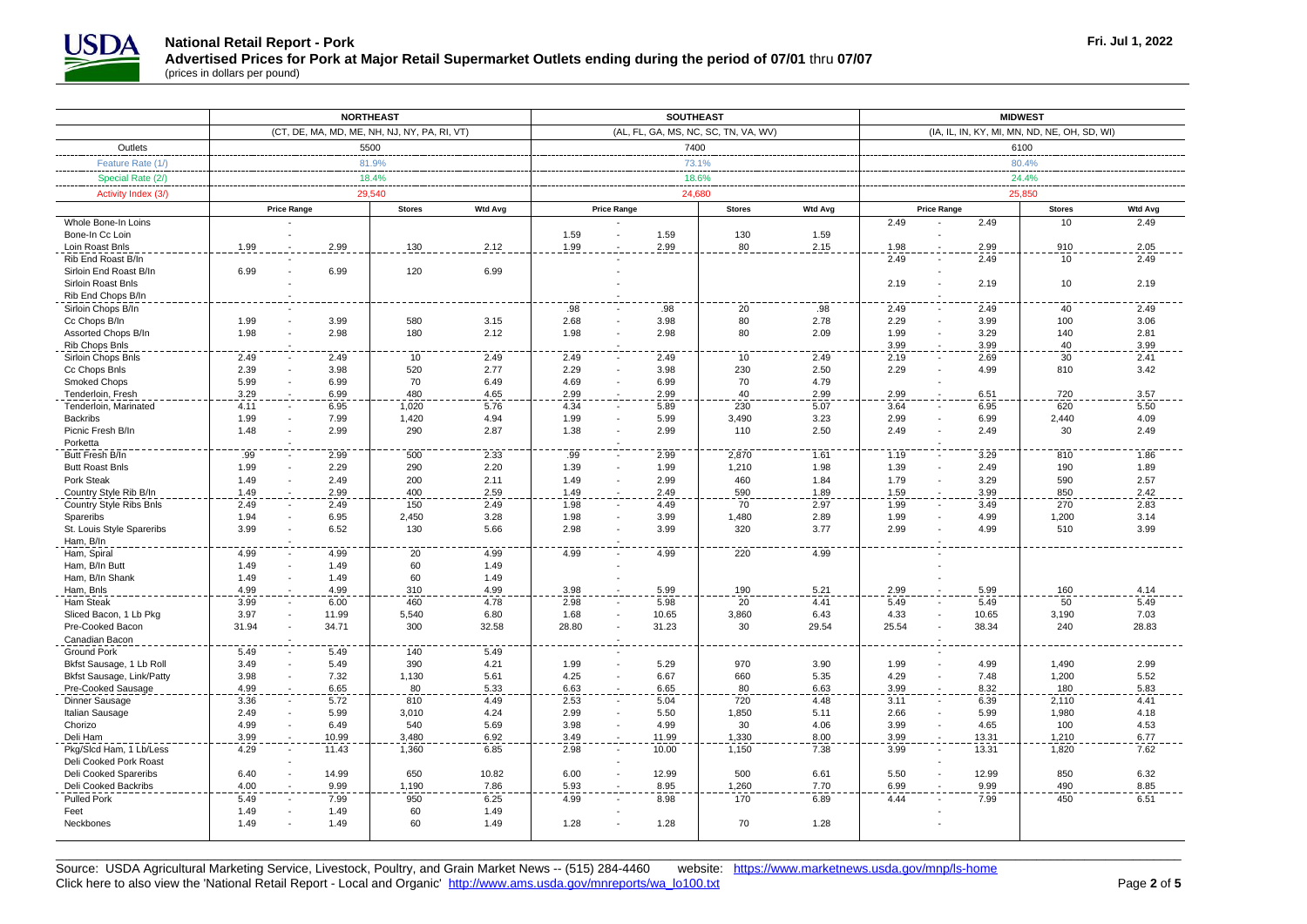

|                                          | <b>SOUTH CENTRAL</b>             |              |               |                | <b>SOUTHWEST</b>   |                        |               |                | <b>NORTHWEST</b>   |                      |               |                |  |
|------------------------------------------|----------------------------------|--------------|---------------|----------------|--------------------|------------------------|---------------|----------------|--------------------|----------------------|---------------|----------------|--|
|                                          | (AR, CO, KS, LA, MO, NM, OK, TX) |              |               |                |                    | (AZ, CA, NV, UT)       |               |                |                    | (ID, MT, OR, WA, WY) |               |                |  |
| Outlets                                  | 4900                             |              |               |                | 3800               |                        |               |                | 1300               |                      |               |                |  |
| Feature Rate (1/)                        | 60.4%                            |              |               |                |                    | 80.4%                  |               |                |                    | 83.5%                |               |                |  |
| Special Rate (2/)                        | 25.2%                            |              |               |                |                    | 26.3%                  |               |                | 2.7%               |                      |               |                |  |
|                                          |                                  |              |               |                |                    |                        |               |                |                    |                      |               |                |  |
| Activity Index (3/)                      |                                  | 16,460       |               |                |                    | 12,850                 |               |                |                    |                      | 6.460         |                |  |
|                                          | <b>Price Range</b>               |              | <b>Stores</b> | <b>Wtd Avg</b> | <b>Price Range</b> |                        | <b>Stores</b> | <b>Wtd Avg</b> | <b>Price Range</b> |                      | <b>Stores</b> | <b>Wtd Avg</b> |  |
| Whole Bone-In Loins                      | 2.49                             | 2.49         | 10            | 2.49           |                    |                        |               |                |                    |                      |               |                |  |
| Bone-In Cc Loin                          |                                  |              |               |                |                    |                        |               |                |                    |                      |               |                |  |
| Loin Roast Bnls                          | 1.77                             | 2.99         | 320           | 2.39           | 2.99               | 3.49                   | 20            | 3.21           |                    |                      |               |                |  |
| Rib End Roast B/In                       | 2.49                             | 2.49         | 10            | 2.49           |                    |                        |               |                |                    |                      |               |                |  |
| Sirloin End Roast B/In                   |                                  |              |               |                | 1.49               | 1.49                   | 60            | 1.49           |                    |                      |               |                |  |
| Sirloin Roast Bnls                       |                                  |              |               |                |                    |                        |               |                |                    |                      |               |                |  |
| Rib End Chops B/In<br>Sirloin Chops B/In | 2.99<br>.99                      | 2.99<br>1.39 | 10<br>130     | 2.99           | 2.99               | 2.99<br>2.99           | 20<br>80      | 2.99<br>1.92   |                    |                      |               |                |  |
| Cc Chops B/In                            | 2.49                             | 2.89         | 80            | 1.26<br>2.83   | 1.49<br>2.49       | 3.49                   | 230           | 2.92           | 2.49               | 2.98                 | 30            | 2.78           |  |
| Assorted Chops B/In                      | 2.61                             | 2.61         | 70            | 2.61           |                    |                        |               |                | 1.99               | 1.99                 | 10            | 1.99           |  |
| Rib Chops Bnls                           |                                  |              |               |                | 3.49               | 3.49                   | 20            | 3.49           | 2.99               | 2.99                 | 20            | 2.99           |  |
| Sirloin Chops Bnls                       | 2.98                             | 2.98         | 20            | 2.98           |                    |                        |               |                |                    |                      |               |                |  |
| Cc Chops Bnls                            | 2.49                             | 4.49         | 180           | 2.90           | 2.79               | 3.99                   | 70            | 2.98           | 2.29               | 4.99                 | 190           | 4.14           |  |
| Smoked Chops                             | 3.97                             | 3.97         | 20            | 3.97           | 3.99               | 3.99                   | 50            | 3.99           |                    |                      |               |                |  |
| Tenderloin, Fresh                        | 2.99                             | 4.99         | 30            | 3.80           | 4.99               | 4.99                   | 10            | 4.99           | 3.99               | 4.99                 | 60            | 4.26           |  |
| Tenderloin, Marinated                    | 2.93                             | 7.38         | 150           | 4.94           |                    |                        |               |                | 5.12               | 6.08                 | 60            | 5.83           |  |
| <b>Backribs</b>                          | 2.99                             | 5.99         | 1,840         | 3.74           | 3.99               | 5.99                   | 1,040         | 4.38           | 2.99               | 4.99                 | 820           | 3.97           |  |
| Picnic Fresh B/In                        | 1.39                             | 1.49         | 30            | 1.43           |                    |                        |               |                |                    |                      |               |                |  |
| Porketta                                 |                                  |              |               |                |                    |                        |               |                |                    |                      |               |                |  |
| Butt Fresh B/In                          | 1.19                             | 3.09         | 910           | 2.46           | 1.27               | 1.99                   | 420           | 1.29           | 1.99               | 2.99                 | 70            | 2.62           |  |
| <b>Butt Roast Bnls</b>                   | .97                              | 1.88         | 150           | 1.32           |                    |                        |               |                |                    |                      |               |                |  |
| Pork Steak                               | 1.68                             | 3.29         | 610           | 2.32           | 1.99               | 1.99                   | 180           | 1.99           | 2.47               | 2.47                 | 680           | 2.47           |  |
| Country Style Rib B/In                   | .99                              | 2.99         | 810           | 2.61           | .97                | 1.99                   | 350           | 1.64           | 1.95               | 2.49                 | 710           | 2.46           |  |
| Country Style Ribs Bnls                  | 2.29                             | 2.49         | 60            | 2.48           | 1.99               | 3.79                   | 50            | 3.11           | 1.97               | 2.47                 | 720           | 2.44           |  |
| Spareribs                                | 1.98                             | 4.99         | 640           | 3.01           | 1.99               | 4.99                   | 630           | 3.19           | 2.99               | 3.99                 | 30            | 3.35           |  |
| St. Louis Style Spareribs                | 3.99                             | 4.99         | 640           | 4.03           | 2.97               | 3.99                   | 440           | 3.71           |                    |                      |               |                |  |
| Ham, B/In                                | 3.19                             | 3.19         | 10            | 3.19           |                    |                        |               |                |                    |                      |               |                |  |
| Ham, Spiral                              |                                  |              |               |                |                    |                        |               |                |                    |                      |               |                |  |
| Ham, B/In Butt                           |                                  |              |               |                |                    |                        |               |                |                    |                      |               |                |  |
| Ham, B/In Shank                          |                                  |              |               |                |                    |                        |               |                |                    |                      |               |                |  |
| Ham, Bnls                                | 3.99                             | 4.99         | 130           | 4.97           | 2.49               | 4.89                   | 400           | 3.52           |                    |                      |               |                |  |
| Ham Steak                                | 2.98                             | 5.49         | 60            | 3.14           |                    |                        |               |                |                    |                      |               |                |  |
| Sliced Bacon, 1 Lb Pkg                   | 3.77                             | 9.32         | 1,960         | 5.75           | 3.97               | 9.99                   | 2,270         | 7.35           | 3.50               | 9.32                 | 2,280         | 7.09           |  |
| Pre-Cooked Bacon<br>Canadian Bacon       |                                  |              |               |                |                    |                        |               |                |                    |                      |               |                |  |
| <b>Ground Pork</b>                       | 2.99                             |              |               | 5.10           |                    | 4.49                   | 10            | 4.49           | 2.99               |                      |               |                |  |
| Bkfst Sausage, 1 Lb Roll                 | 3.38                             | 5.49<br>4.99 | 60<br>710     | 3.92           | 4.49<br>3.49       | 6.99                   | 730           | 4.44           | 3.33               | 6.99<br>5.83         | 60<br>50      | 5.68<br>3.92   |  |
| Bkfst Sausage, Link/Patty                | 3.98                             | 7.48         | 1,310         | 5.76           | 3.32               | 6.65<br>$\blacksquare$ | 980           | 4.12           | 3.50               | 5.83                 | 50            | 4.20           |  |
| Pre-Cooked Sausage                       |                                  |              |               |                | 5.83               | 5.83                   | 50            | 5.83           |                    |                      |               |                |  |
| Dinner Sausage                           | 2.53                             | 6.00         | 860           | 4.25           | 4.00               | 6.65                   | 1,320         | 4.53           | 2.52               | 5.04                 | 210           | 4.39           |  |
| Italian Sausage                          | 2.99                             | 5.99         | 620           | 4.37           | 4.00               | 5.89                   | 970           | 4.53           | 2.52               | 5.04                 | 110           | 4.19           |  |
| Chorizo                                  | 2.47                             | 4.49         | 50            | 3.43           | 2.22               | 4.99                   | 340           | 2.96           |                    |                      |               |                |  |
| Deli Ham                                 | 3.99                             | 10.49        | 370           | 6.84           | 3.99               | 9.99                   | 50            | 5.91           | 3.99               | 9.99                 | 80            | 5.75           |  |
| Pkg/Slcd Ham, 1 Lb/Less                  | 2.59                             | 13.31        | 1,540         | 5.09           | 3.50               | 13.32                  | 1,040         | 6.47           | 7.98               | 10.26                | 60            | 8.37           |  |
| Deli Cooked Pork Roast                   |                                  |              |               |                |                    |                        |               |                |                    |                      |               |                |  |
| Deli Cooked Spareribs                    | 6.00                             | 6.00         | 530           | 6.00           | 6.00               | 10.99                  | 730           | 6.43           |                    |                      |               |                |  |
| Deli Cooked Backribs                     | 6.00                             | 9.99         | 660           | 6.82           | 7.33               | 9.33                   | 280           | 7.96           | 5.08               | 8.66                 | 80            | 7.97           |  |
| <b>Pulled Pork</b>                       | 4.49                             | 9.99         | 790           | 7.57           |                    |                        |               |                | 5.99               | 7.99                 | 80            | 6.99           |  |
| Feet                                     |                                  |              |               |                |                    |                        |               |                |                    |                      |               |                |  |
| Neckbones                                | .79                              | 1.97         | 80            | 1.80           | 1.79               | 1.79                   | 10            | 1.79           |                    |                      |               |                |  |
|                                          |                                  |              |               |                |                    |                        |               |                |                    |                      |               |                |  |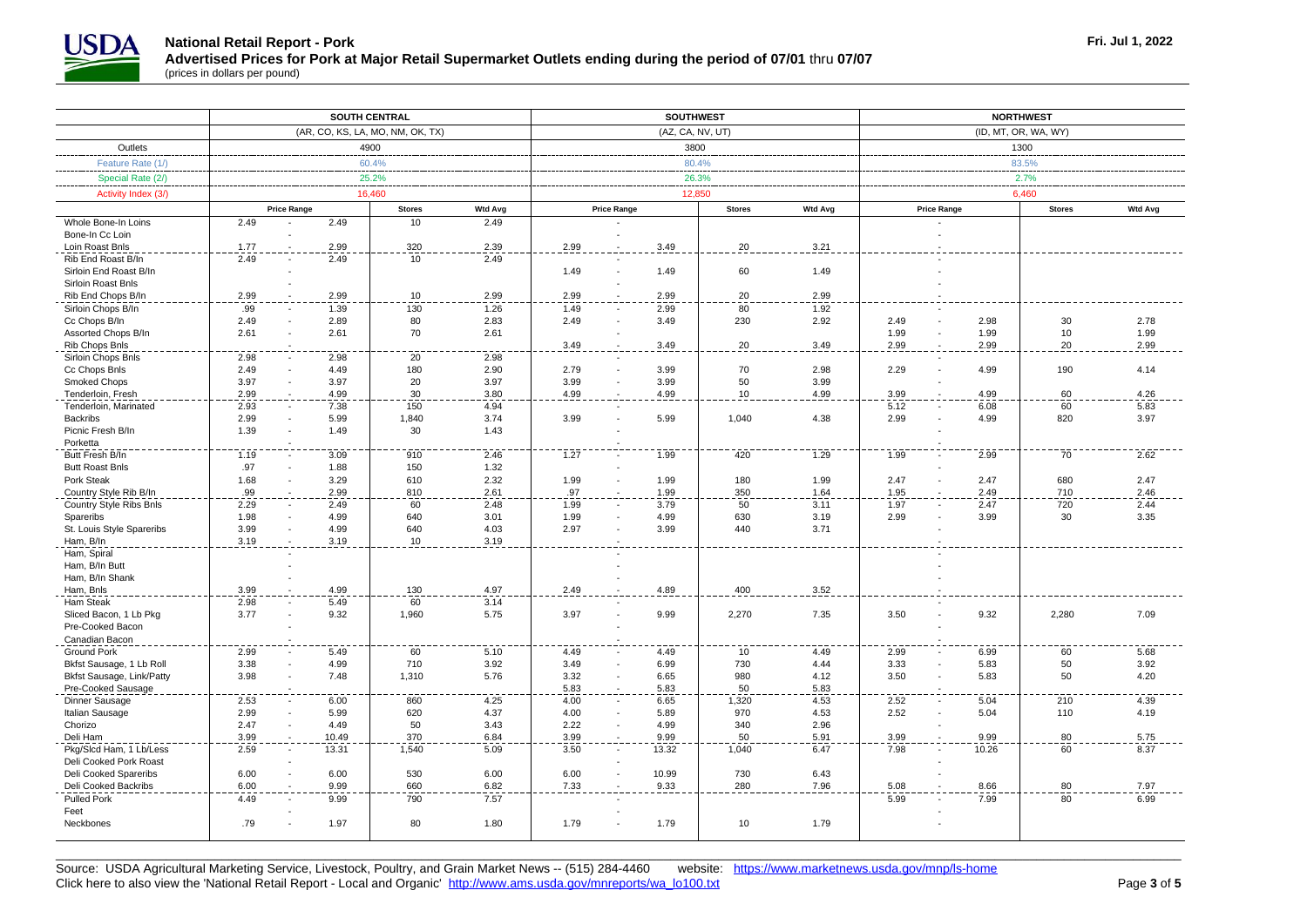

┬

|                                      |                        | ALASKA |               |                | <b>HAWAII</b>                                         |      |          |      |  |  |
|--------------------------------------|------------------------|--------|---------------|----------------|-------------------------------------------------------|------|----------|------|--|--|
|                                      |                        | (AK)   |               |                | (HI)                                                  |      |          |      |  |  |
| Outlets                              |                        | 200    |               |                | 100                                                   |      |          |      |  |  |
| Feature Rate (1/)                    |                        |        | $90.0\%$      |                | 59.0%                                                 |      |          |      |  |  |
| Special Rate (2/)                    |                        | 0.0%   |               |                | 0.0%                                                  |      |          |      |  |  |
| Activity Index (3/)                  |                        |        | 410           |                | 225                                                   |      |          |      |  |  |
|                                      | <b>Price Range</b>     |        | <b>Stores</b> | <b>Wtd Avg</b> | <b>Price Range</b><br><b>Wtd Avg</b><br><b>Stores</b> |      |          |      |  |  |
| Whole Bone-In Loins                  |                        |        |               |                |                                                       |      |          |      |  |  |
| Bone-In Cc Loin                      |                        |        |               |                |                                                       |      |          |      |  |  |
| Loin Roast Bnls                      |                        |        |               |                |                                                       |      |          |      |  |  |
| Rib End Roast B/In                   |                        |        |               |                |                                                       |      |          |      |  |  |
| Sirloin End Roast B/In               |                        |        |               |                |                                                       |      |          |      |  |  |
| Sirloin Roast Bnls                   |                        |        |               |                |                                                       |      |          |      |  |  |
| Rib End Chops B/In                   |                        |        |               |                |                                                       |      |          |      |  |  |
| Sirloin Chops B/In                   |                        |        |               |                |                                                       |      |          |      |  |  |
| Cc Chops B/In                        |                        |        |               |                | 2.59<br>$\overline{a}$                                | 2.59 | 5        | 2.59 |  |  |
| Assorted Chops B/In                  |                        |        |               |                |                                                       |      |          |      |  |  |
| Rib Chops Bnls                       |                        |        |               |                |                                                       |      |          |      |  |  |
| Sirloin Chops Bnls                   |                        |        |               |                |                                                       |      |          |      |  |  |
| Cc Chops Bnls                        | 3.49                   | 4.99   | 20            | 4.24           | 2.99<br>÷,                                            | 2.99 | 20       | 2.99 |  |  |
| Smoked Chops                         |                        |        |               |                |                                                       |      |          |      |  |  |
| Tenderloin, Fresh                    | 4.49                   | 5.49   | 50            | 5.24           |                                                       |      |          |      |  |  |
| Tenderloin, Marinated                |                        |        |               |                |                                                       |      |          |      |  |  |
| <b>Backribs</b>                      | 3.99                   | 5.79   | 20            | 5.08           |                                                       |      |          |      |  |  |
| Picnic Fresh B/In                    |                        |        |               |                |                                                       |      |          |      |  |  |
| Porketta                             |                        |        |               |                |                                                       |      |          |      |  |  |
| Butt Fresh B/In                      | 1.99                   | 2.79   | 20            | 2.08           | 2.99<br>÷,                                            | 2.99 | 20<br>10 | 2.99 |  |  |
| <b>Butt Roast Bnls</b><br>Pork Steak | 2.98                   | 2.98   | 5             | 2.98           | 2.79                                                  | 3.39 |          | 3.05 |  |  |
| Country Style Rib B/In               | 2.98                   | 4.99   | 50            | 4.36           | 2.99                                                  | 2.99 | 20       | 2.99 |  |  |
| Country Style Ribs Bnls              | 2.99                   | 2.99   | 20            | 2.99           |                                                       |      |          |      |  |  |
| Spareribs                            | 2.49                   | 2.49   | 10            | 2.49           | 3.49                                                  | 3.59 | 30       | 3.51 |  |  |
| St. Louis Style Spareribs            | 3.99<br>÷              | 3.99   | 20            | 3.99           |                                                       |      |          |      |  |  |
| Ham, B/In                            |                        |        |               |                |                                                       |      |          |      |  |  |
| Ham, Spiral                          |                        |        |               |                |                                                       |      |          |      |  |  |
| Ham, B/In Butt                       |                        |        |               |                |                                                       |      |          |      |  |  |
| Ham, B/In Shank                      |                        |        |               |                |                                                       |      |          |      |  |  |
| Ham, Bnls                            | 5.49                   | 5.49   | 10            | 5.49           |                                                       |      |          |      |  |  |
| Ham Steak                            |                        |        |               |                |                                                       |      |          |      |  |  |
| Sliced Bacon, 1 Lb Pkg               | 3.98                   | 9.32   | 70            | 7.87           | 3.77<br>÷,                                            | 7.99 | 50       | 5.94 |  |  |
| Pre-Cooked Bacon<br>Canadian Bacon   |                        |        |               |                |                                                       |      |          |      |  |  |
| <b>Ground Pork</b>                   |                        |        |               |                | 3.49                                                  | 3.49 | 5        | 3.49 |  |  |
| Bkfst Sausage, 1 Lb Roll             | 5.19<br>$\overline{a}$ | 5.19   | $\,$ 5 $\,$   | 5.19           |                                                       |      |          |      |  |  |
| Bkfst Sausage, Link/Patty            | 4.67<br>$\overline{a}$ | 4.67   | 10            | 4.67           | 5.32<br>÷,                                            | 5.32 | 20       | 5.32 |  |  |
| Pre-Cooked Sausage                   |                        |        |               |                |                                                       |      |          |      |  |  |
| Dinner Sausage                       | 4.71                   | 4.99   | $10$          | 4.93           | 4.71                                                  | 4.71 | 10       | 4.71 |  |  |
| Italian Sausage                      | 4.71                   | 5.04   | 20            | 4.94           | 4.71                                                  | 4.71 | 10       | 4.71 |  |  |
| Chorizo                              |                        |        |               |                |                                                       |      |          |      |  |  |
| Deli Ham                             | 8.49                   | 8.49   | 10            | 8.49           |                                                       |      |          |      |  |  |
| Pkg/Slcd Ham, 1 Lb/Less              | 5.99                   | 5.99   | 20            | 5.99           | 6.03                                                  | 6.03 | 5        | 6.03 |  |  |
| Deli Cooked Pork Roast               |                        |        |               |                |                                                       |      |          |      |  |  |
| Deli Cooked Spareribs                |                        |        |               |                |                                                       |      |          |      |  |  |
| Deli Cooked Backribs                 | 12.66                  | 12.66  | 40            | 12.66          | 6.00                                                  | 6.00 | 20       | 6.00 |  |  |
| Pulled Pork<br>Feet                  |                        |        |               |                |                                                       |      |          |      |  |  |
| Neckbones                            |                        |        |               |                |                                                       |      |          |      |  |  |
|                                      |                        |        |               |                |                                                       |      |          |      |  |  |
|                                      |                        |        |               |                |                                                       |      |          |      |  |  |